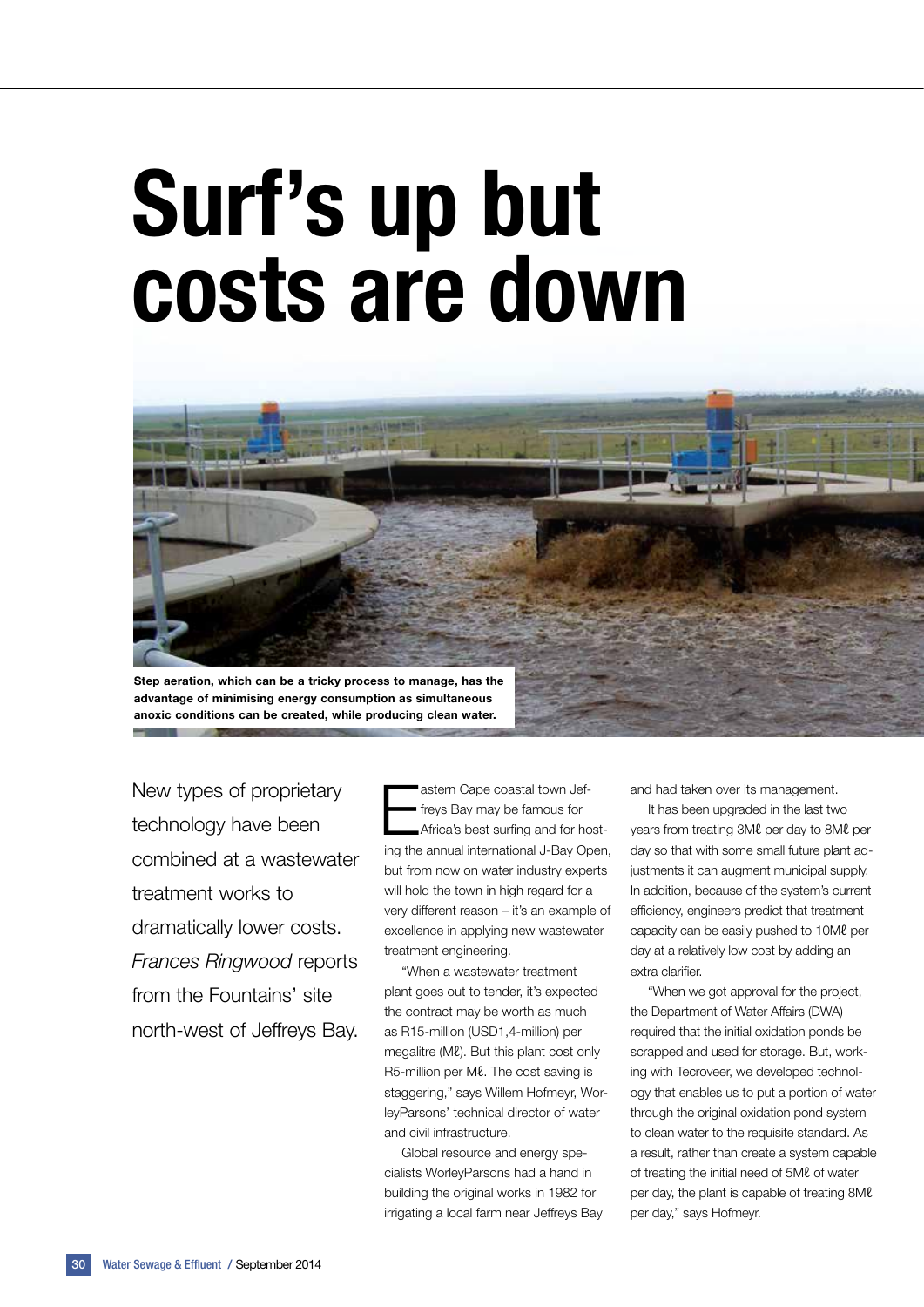### Infrastructure



WorleyParsons saw it as an opportunity to explore the potential of new local technologies by asking for design proposals from other companies. That led to the involvement of South African company Tecroveer Projects, which designed the innovations that this plant impressive.

"In the past, it was thought that effluent from old works with ponds like this was a liability. But this changes all that: water from this plant can be treated with just one further process to be brought up to potable standards. It's no longer a liability but an asset," says Hofmeyr.

Maintenance will be another factor that decides the future of the plant and engineers are working with the Kouga Local Municipality, to ensure operators are correctly trained to manage the plant. Vernon Stuurman, acting mayor of

Kouga, was at the plant's official launch last month along with Cllr Patrick Kota and representatives from DWA. A choir from Pellsrus Primary School sang, with the air that day filled with only the sweet sound of children's voices.

"The municipality has started its latest term obsessed with speed, effectiveness and efficiency. We want Kouga to move forward when it comes to service delivery. This plant unlocks that growth in Jeffreys Bay, the fastest growing town in the country," said Kota.

"Nearby Kruisfontein (an area adjoining Humansdorp) also needs wastewater treatment, and government wants the same for that town too. In Kruisfontein, we want to move with the same speed we moved with to upgrade the Fountains plant to unlock more potential for human settlements development by installing a turnkey project such as this."

Kouga Local Municipality provided some of the funding for the Fountain's upgrade and the DWA stepped in with contributions from the Municipal Infrastructure Grant fund to make the project happen. "Never once was a payment on this project late and I'd like to commend Kouga for that," said Piet van der Merwe, Tecroveer's managing director.

#### Thriving town

Jeffreys Bay has been found by recent government census to be the fastest growing town in South Africa, because of the business opportunities the area affords with the development of renewable energy infrastructure and its growth as a holiday destination.

At the start of the upgrade project in 2012, there were four oxidation ponds but which were limited in size and

#### Project summary

| <b>Client</b>                      | Kouga Local Municipality                  |
|------------------------------------|-------------------------------------------|
| Consulting<br>engineers            | <b>WorleyParsons</b>                      |
| Design<br>and supply<br>contractor | <b>Tecroveer Projects</b>                 |
| Cost                               | R40-million                               |
| Capacity                           | <b>8ML</b> per day                        |
| <b>Timeline</b>                    | <b>Initial plans</b><br>submitted 2006.   |
|                                    | <b>Construction started</b><br>in 2012.   |
|                                    | <b>Plant starts</b><br>operating in 2013. |
|                                    | <b>Works officially</b><br>launched 2014. |

"When a wastewater treatment plant goes out to tender, it's expected the contract may be worth as much as R15-million (USD1,4-million) per megalitre (Mℓ). But this plant cost only R5-million per Ml. The cost saving is staggering."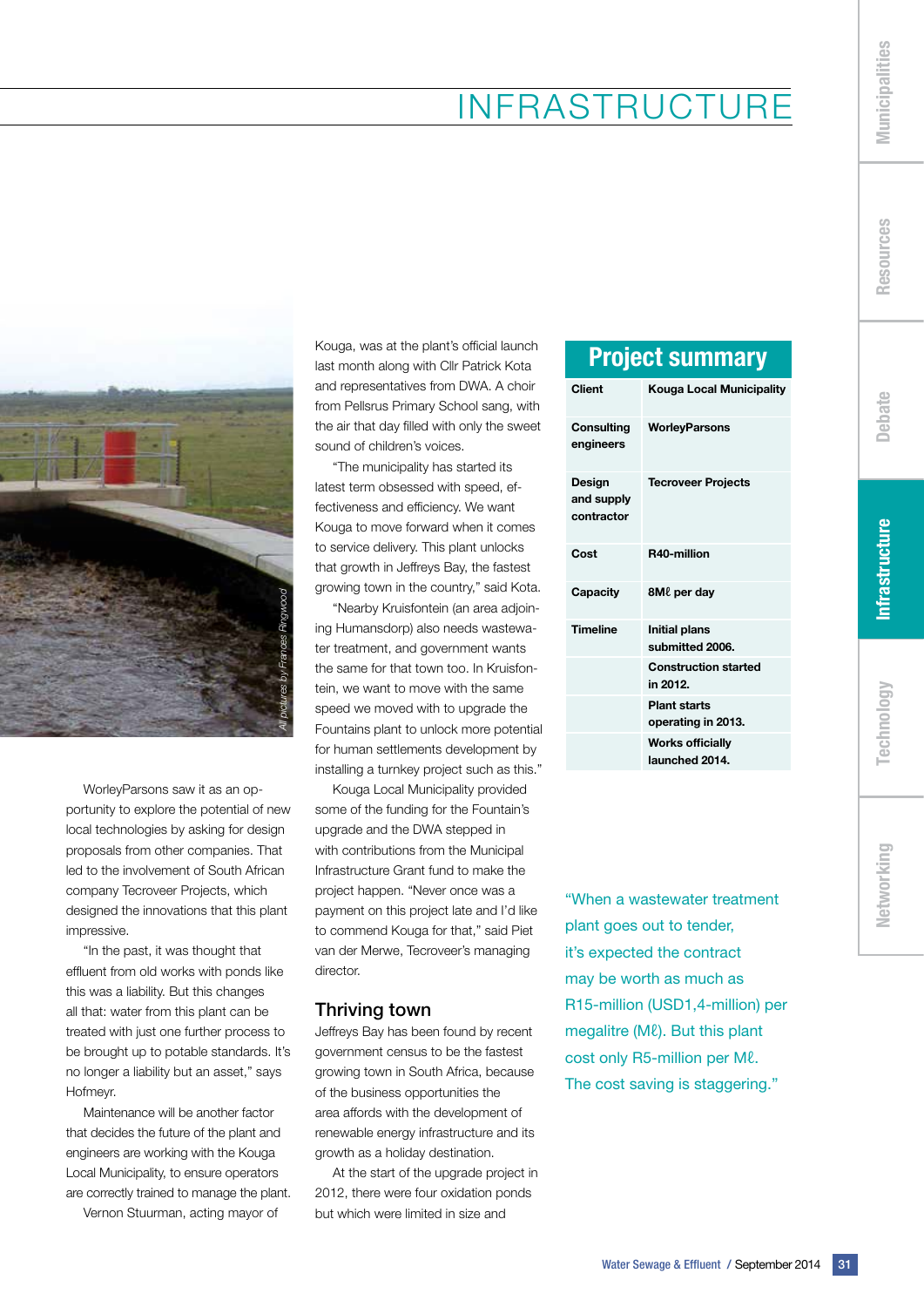

"The system is more concise than the older types of plants where all the components are visibly separate, and that is where Tecroveer has been innovative. Water that moves through this system is visibly clear before it enters the settling ponds and that shows how well it works."

capacity by a set inflow volume. The extension included installing a mechanical process (see below) to control.

At the launch, Tecroveer marketing manager Gary Brown took guests on a plant tour and explained "stepped aeration", one of Tecroveer's technical innovations:

The activated sludge process is wellestablished and has been around since 1924, all over the world. Fundamentally, wastewater treatment is the separation of solids and liquids and it's largely a biological process, with bacteria feeding on the substrate and breaking down oxidisable compounds.

The biological reactor introduces



Settled water from the reactor is visually clear. With the addition of an extra treatment process, water from the Fountains wastewater treatment plant can be purified to potable standards.

oxygen into the water for aerobic digestion. Conditions in some zones within the main reactor are quieter with no dissolved oxygen input. In these zones, bacteria are forced to break down certain target contaminants that do not require oxygen – anaerobic digestion.

The aerators' operation has been optimised in the process configuration and are controlled by sensors to determine oxygen levels in the wastewater. Other aerators rotate more slowly, using the minimum amount of energy required to ensure water is cleaned to the desired standard."

"Maintaining the correct balance of oxygen in the water also helps with denitrification and the biological removal of phosphates, key in removing residual nutrients in the wastewater," explains Brown.

#### End products

Behind the main structure is a secondary clarifier. Separating solids and liquids results in two end products: clean water and a residual organic sludge. Some of the sludge separated from the process has to be reintroduced to maintain the correct population of bacteria to keep the process running optimally. The residual waste sludge passes through mechanical dewatering to make it manageable as compost for farmers and brick makers.

"In addition, particles of sand and dust enter the system, as well as tins, rags, and plastics which are not biodegradable. These need to be removed before the flow reaches the biological process, so mechanised and automated inlets have been built, which remove non-biodegradable material from the inflow. The potential for odour generation at the inlet works is mitigated by the automated removal of accumulated residues, and as a result the Fountains works don't have a foul odour," adds **Brown** 

Cradock-based company LRC Civils handled the construction of the reactor. LRC director Lou Scoccia, says that Fountains earned its name, because high levels of groundwater caused mud to slip into the pit during construction, creating an unstable work surface.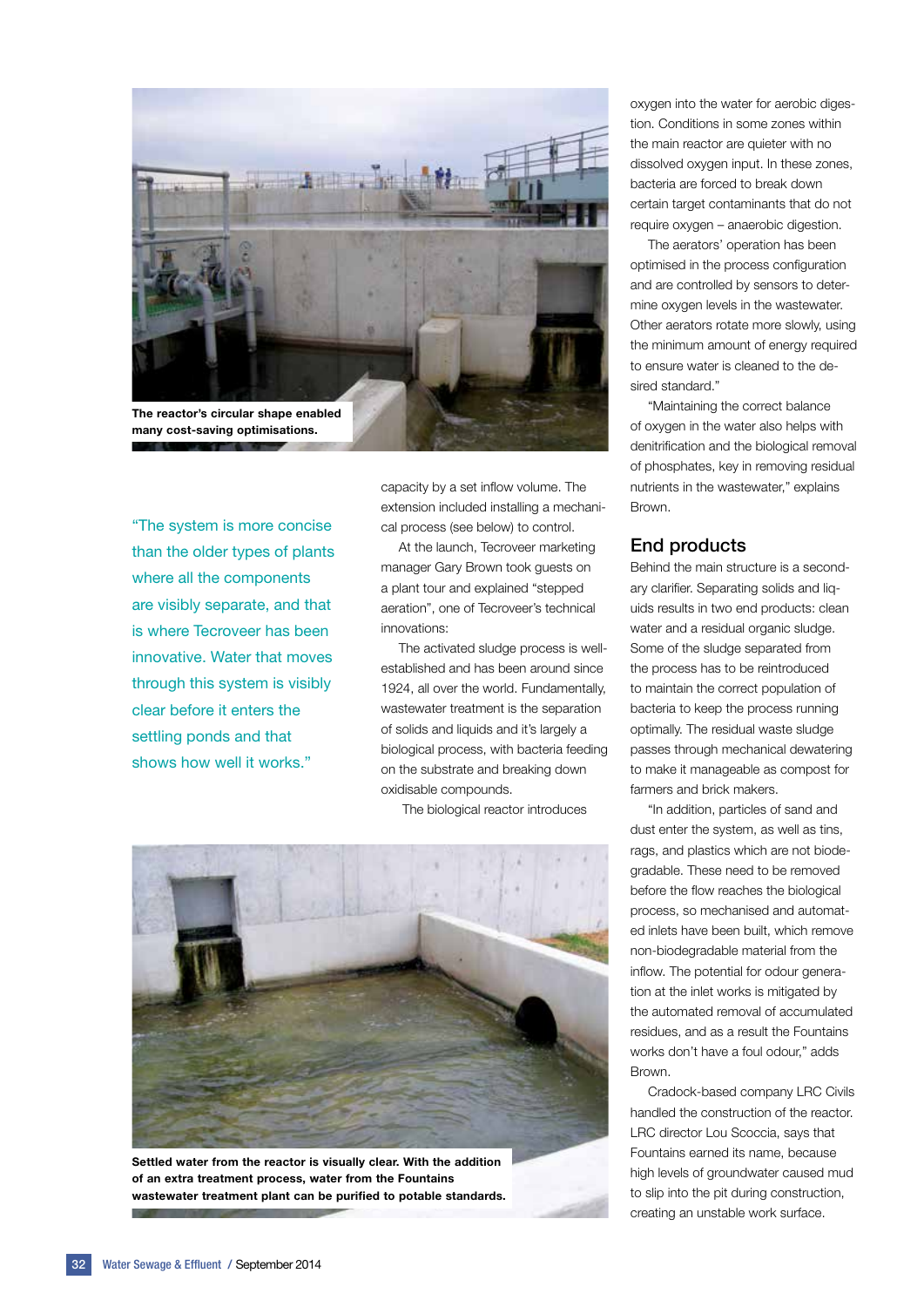Networking

Wastewater enters the reactor, sunk 6m deep in to the ground, and circulates between the aerobic, anaerobic and anoxic phases, before being discharged to the settling tank. Settled sludge is then returned back to the reactor.

"The scraper arm moves the solid material that accumulates on the bottom of the settling tank, which also has pipes to convey wastewater up and into a round screen, from where there there's another pipe which takes it back up to the return activated sludge (RAS) box on top of the structure, at which point the cycle begins again," says Scoccia.

RAS is defined in *Manual on the Design of Small Sewage Works 1988* as: "In order to retain the required level of solids in the reactor the sludge settling in the clarifier is returned continuously, with the rate being governed by the settle ability of the sludge and the mean solids concentration required by the reactor".

The clearer water that rises towards the surface flows over the concrete tank wall with a v-notch weir plate and discharges into the chlorine tank, a semicircular concrete structure surrounding the clarifier. Chlorine is then introduced at the inlet end of the structure at the chlorine contact tank, with the amount of chlorine needed to sanitise the water being automatically controlled, before it moves to the oxidation ponds, explained Scoccia.

Building started in 2011 and most of the structure was finished in August last year. From July last year until February this year, the inlet works were completed. The works have been running since then and operators are in training to manage the plant's day-to-day processes.

All concrete, stone and sand was sourced in Jeffreys Bay, with used materials supplied by the local hardware store, so revenue was generated for the local community wherever possible. Local labour was used too.

"The system is more concise than the older types of plants where all the components are visibly separate, and that is where Tecroveer has been innovative.



Process controllers at the Fountains' wastewater treatment works spent a year training to operate and maintain the technology.

Water that moves through this system is visibly clear before it enters the settling ponds and that shows how well it works.

"But it's not just a once off process where water is then sent back into the river or used for irrigating. Water is recycled several times," says Scoccia.

#### Innovative ideas

After the launch, W*ater Sewage and Effluent* caught up with Tecroveer group president Zack van den Berg, to get more information on what makes the Fountains plant special. "WorleyParsons was the consulting engineer and what I really appreciate is that although the company has its own process department, they put this job out to tender to see what technologies were available. Tecroveer applauds this boldness. For the company as a design and supply contractor, business is generally limited to small projects but the scale of this project allowed us to come up with some really innovative ideas.

"There are several innovations that helped us make the project cost effective. There was the use of the existing pond systems. In South Africa there is a huge number of old wastewater treatment works with oxidation ponds and when plants are upgraded, these ponds are usually discarded.

"Other plusses this plant has is the



From left, WorleyParsons' technical director of water and civil infrastructure Willem Hofmeyr, acting Kouga mayor Vernon Stuurman, Kouga councillor Patrick Kota and Tecroveer's managing director Piet van der Merwe.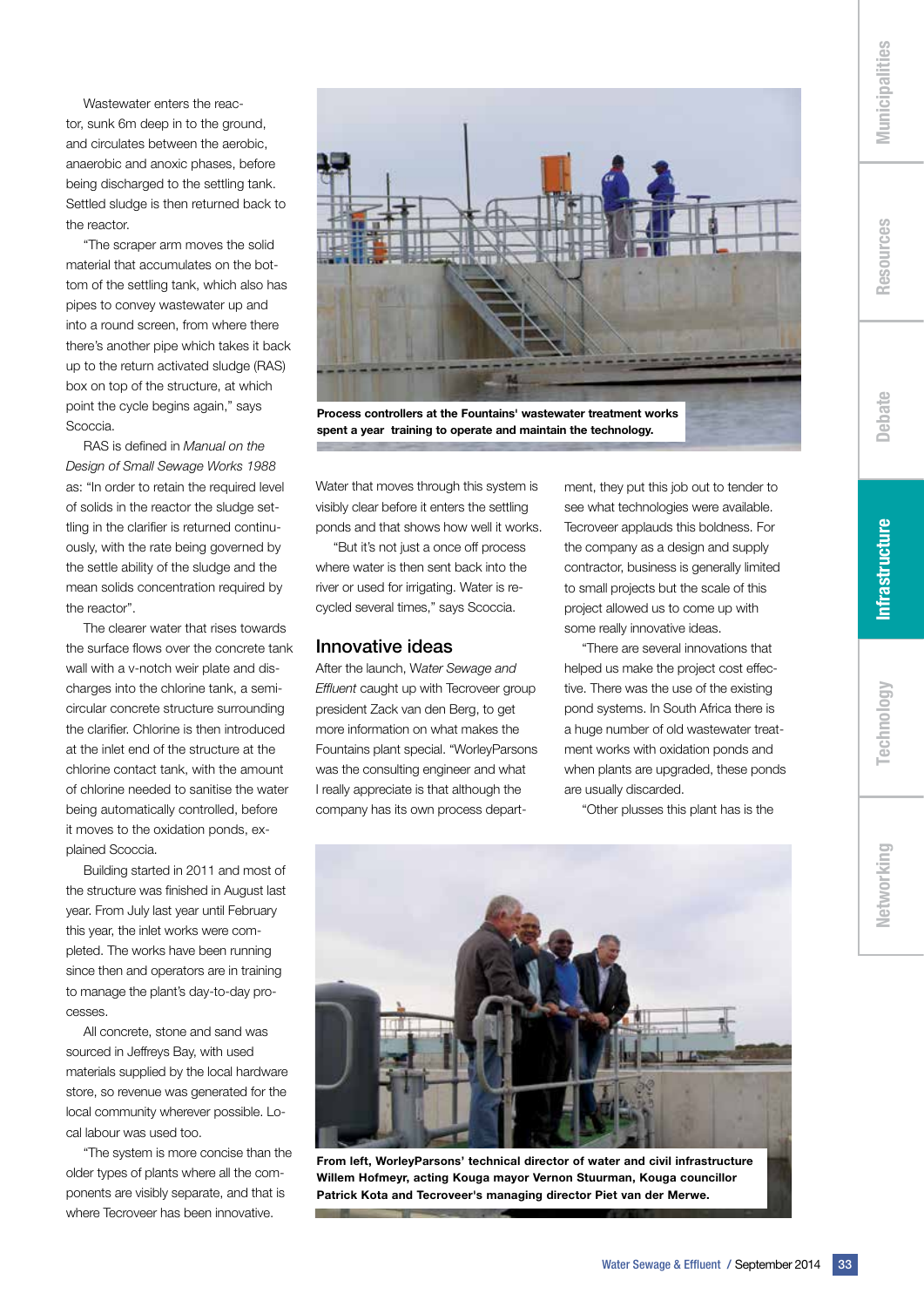

The secondary clarifier is positioned behind the biological reactor.

**CONTRACT OF A PARTICIPATION** 



Cradock-based LRC Civils who built the reactor.

configuration of the reactor, which is circular, using much smaller structural components. The reactor was also optimised, and having the transfer mixers means there are no pumps doing the major re-cycling, which is a world first."

The quality of the water before the project was implemented was poor, but it now meets the general limit, as prescribed in the National Water Act, making it suitable for irrigation. That limit is easily being reached. In fact, there's a special limit" which is for a much higher standard of water, which can be introduced directly into lagoons and sensitive rivers. The effluent that comes out of the Fountains wastewater treatment works at the moment is close to that special limit.

Tecroveer has patented technologies developed at the site and soon it will not only be Africa to benefits from some of these fresh ideas, but wastewater treatment plants around the world.



Engineers and government representatives watch the Volute Dehydrator sludge dewatering machine which can provide raw materials for agriculture and making bricks.

ar bir



When the Fountains wastewater treatment plant comprised only oxidation ponds, frogs would get caught in the holes along the inlet pipe, causing blockages and a bad smell. Once the mechanical portion of the plant was added to optimise and augment treatment, water birds such as terns and kori bustards returned to the plant, which no longer smelled bad, to eat the frogs. Engineers joked among themselves that they could patent the system to removed frogs from wastewater plants experiencing similar problems.

#### Lighter note